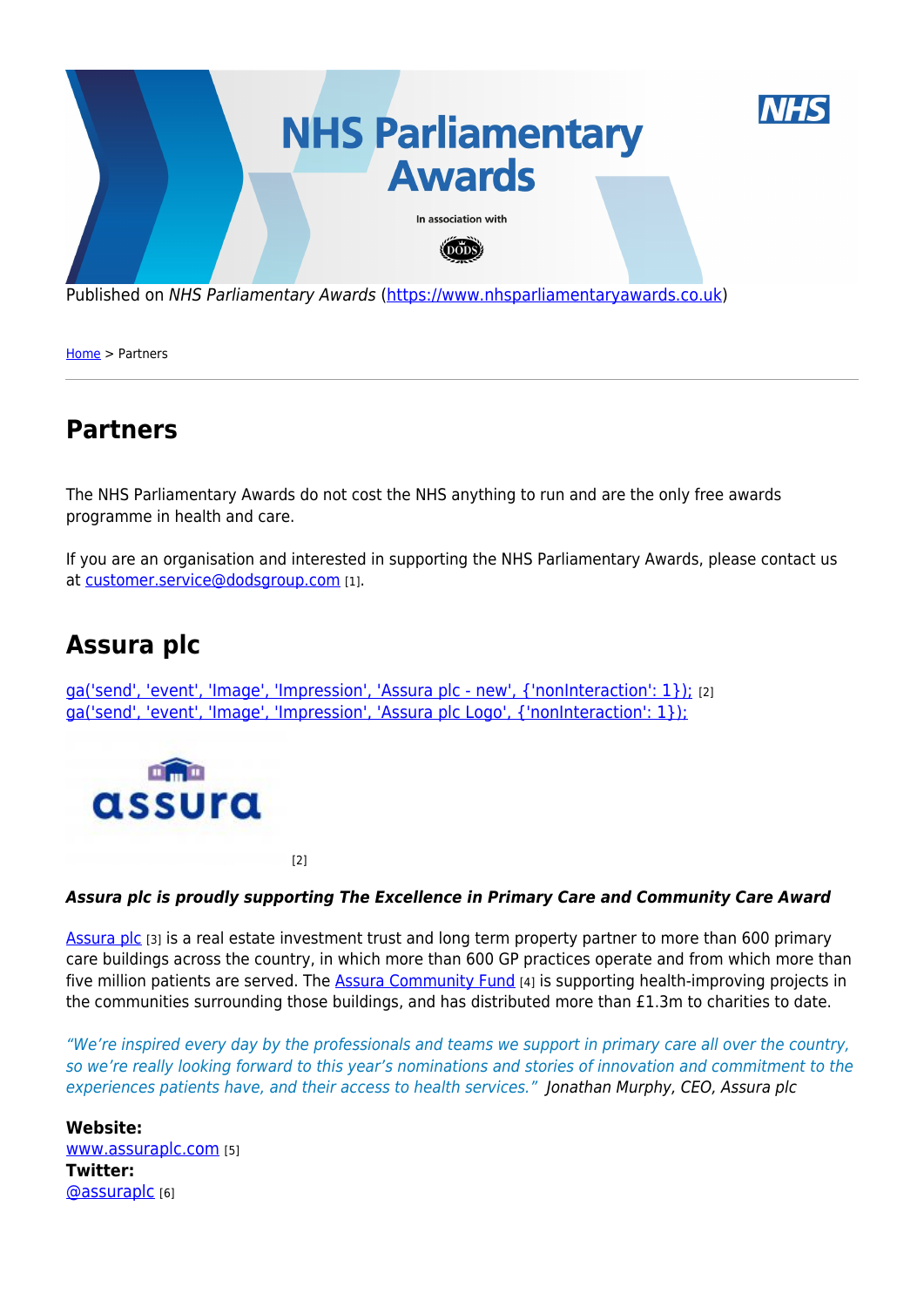# **Lloyds Banking Group**

[ga\('send', 'event', 'Image', 'Impression', 'Lloyds Banking Group - small', {'nonInteraction': 1}\);](https://www.nhsparliamentaryawards.co.uk/partner/lloyds-banking-group) [7] [ga\('send', 'event', 'Image', 'Impression', 'Lloyds Banking Group Logo', {'nonInteraction': 1}\);](https://www.nhsparliamentaryawards.co.uk/partner/lloyds-banking-group)



### Lloyds Banking Group is proudly supporting *The Excellence in Mental Health Care Award*

Lloyds Banking Group is one of the UK's largest financial services providers. Our 65,000 staff serve around 30m customers in every part of the country through our historic brands, including Lloyds Bank, Halifax, Bank of Scotland, and Scottish Widows. We are the UK's largest digital bank and are leading providers of the finance that allows families to buy their homes, save for their future, and help businesses support their communities. Everything we do is designed to allow us to help Britain prosper by being a safe, successful, and sustainable business that is a key part of the UK economy.

"We launched our partnership with Mental Health UK in January 2017, with the aim of raising £4 million over two years. Colleagues and customers quickly exceeded expectations, raising an astonishing £8.6 million in that time, and smashing our original ambition. Total funds now exceed £15 million as the partnership continues. We are proud to be working with Mental Health UK to promote awareness of mental health, and to support the Excellence in Mental Health Care Award 2022. Tackling this issue will not only make a big difference to the productivity and prosperity of the country, but most importantly, to people's lives and well-being." Fiona Cannon OBE, Group Sustainable Business Director, Lloyds Banking Group

#### **Website:**

[www.lloydsbankinggroup.com](https://www.lloydsbankinggroup.com/who-we-are/responsible-business/mental-health-uk-partnership.html) [8] **Twitter:**  [@LBGplc](http://twitter.com/LBGplc) [9]

## **LV= General Insurance**

[ga\('send', 'event', 'Image', 'Impression', 'LV= Logo', {'nonInteraction': 1}\);](https://www.nhsparliamentaryawards.co.uk/partner/lv-general-insurance)



[10]

LV= General Insurance is proudly supporting The NHS Rising Star Award

LV= is one of the UK's largest personal lines insurers, with more than 7 million customers, around 4,000 employees and a wide range of general insurance products, including car, home, pet, travel, landlord, breakdown, and home emergency insurance.

Our vision is to be Britain's best loved insurer, so throughout our 170-year history we have always put our people and our customers at the heart of everything we do, and for over 30 years we have proudly supported the Royal College of Nursing (RCN) and its members, so to be a part of the NHS Parliamentary Awards is a true honour.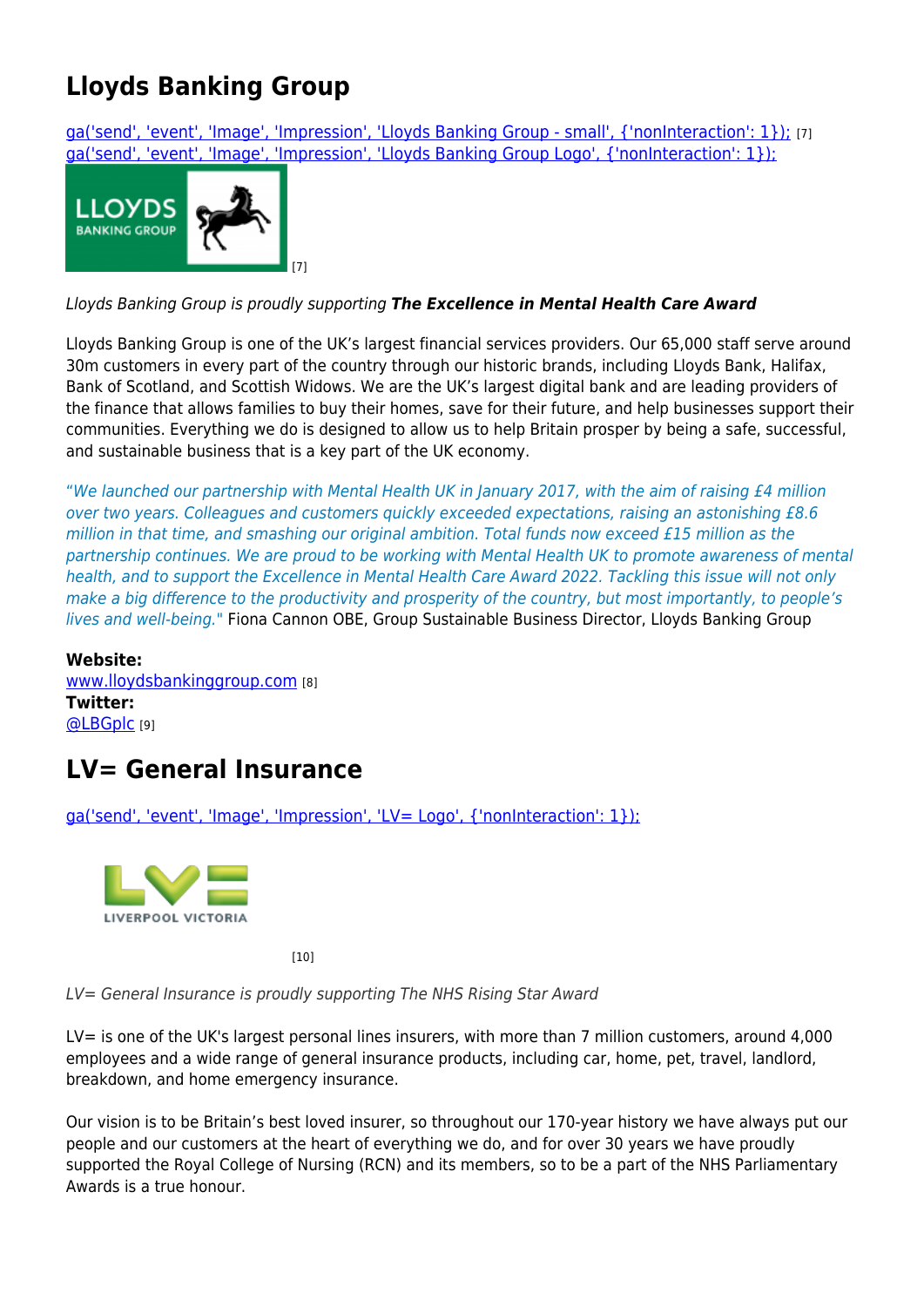We're here to look after what you love, because what matters to you, matters to us too.

"We're extremely proud to be sponsoring this year's NHS Parliamentary Awards. Since its foundation in 1948, the NHS has always worked incredibly hard to look after and protect the millions of us who need their help each and every year. At the heart of the NHS is its people and we are therefore delighted to be able to celebrate the rising stars of the NHS – those who among younger members of staff and volunteers are helping to shape the NHS for generations to come". Steve Treloar, Chief Executive Officer, LV= General Insurance

#### **Website:**

[LV= General Insurance](https://www.lv.com/insurance) [11] **Twitter:**  [@lv](http://twitter.com/lv) [12]

### **The House**

[ga\('send', 'event', 'Image', 'Impression', 'The House magazine', {'nonInteraction': 1}\);](https://www.nhsparliamentaryawards.co.uk/partner/house)



[13]

#### *The House is the Media Partner for the NHS Parliamentary Awards*

The House magazine is "Parliament's own" publication, sent out to every Member of Parliament and Peer. Totally impartial and answerable to a cross-party editorial board, The House carries exclusive high profile interviews and articles from Parliamentarians and policy information. It's very much the inhouse publication for Parliament and, as such, is a hugely effective way to target MPs & Peers, removing any editorial agenda that might exist in other political publications.

#### **Website:**

[www.politicshome.com](https://www.politicshome.com/thehouse/magazine.htm) [14] **Twitter:**  [@TheHouseMag](http://twitter.com/TheHouseMag) [15]

### **Dods Group**

[ga\('send', 'event', 'Image', 'Impression', 'Dods Group Logo', {'nonInteraction': 1}\);](https://www.nhsparliamentaryawards.co.uk/partner/dods-group)



[16]

### *NHS England and NHS Improvement, in partnership with Dods Group, organise the NHS Parliamentary Awards*

Dods Group Ltd is a global, political intelligence company with bases in Westminster, Holyrood, Brussels, and Paris. We believe it is people that shape the future of our democracy, so we made it our business to inform, educate and connect people to enable better decision making.

We are an 'honest broker', the dynamic conduit running from boardrooms and business insiders, through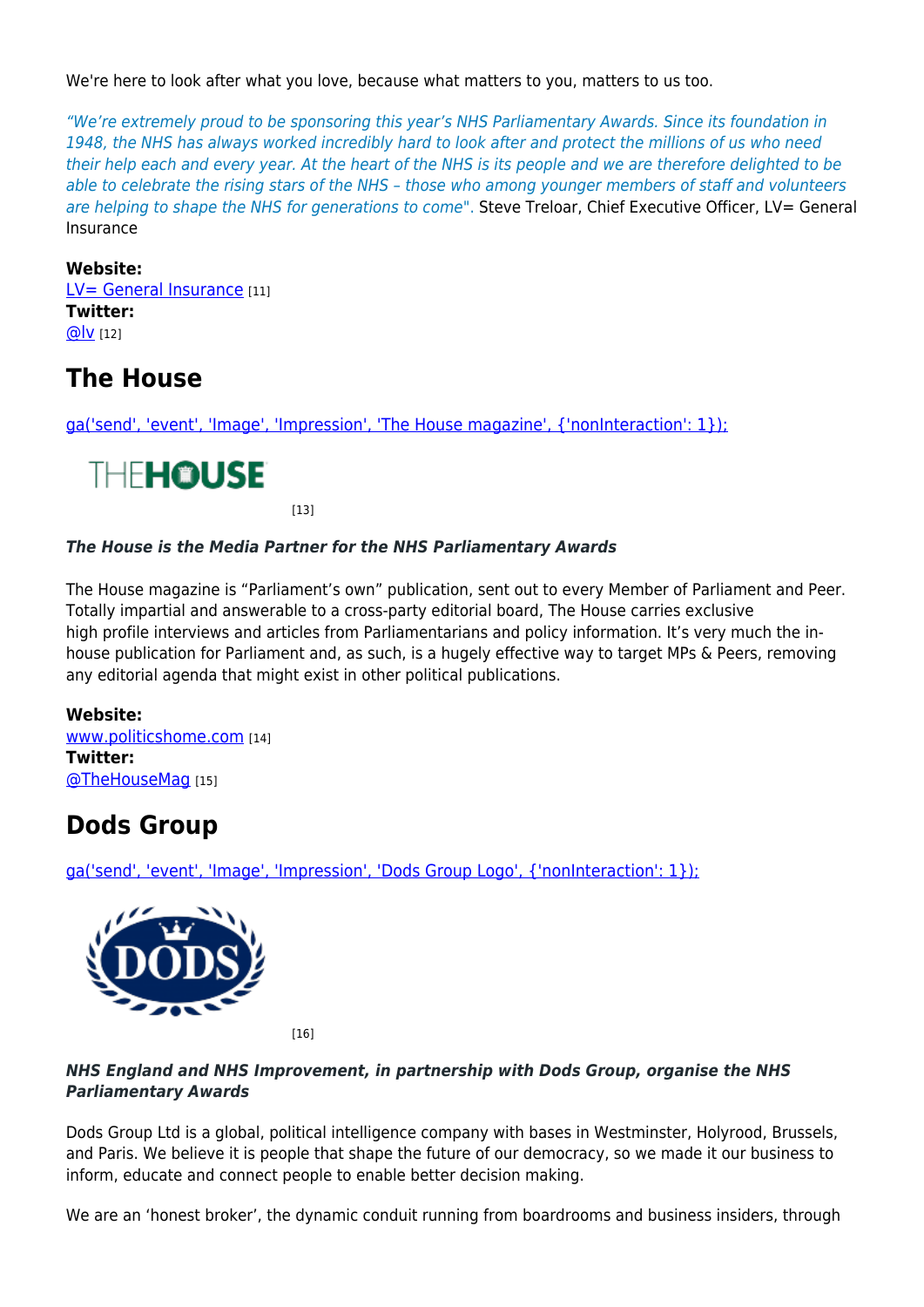to the key movers and shakers across governments, politics, and policy, enabling more informed decision making and increased participation in the process.

Utilizing cutting edge technology and granular data analysis, we uniquely offer fast, accurate and relevant content covering all the latest political developments shaping policy, regulation and legislation across Europe and the UK via our various intuitive channels including award winning publications, events, training, and monitoring services.

If you want to understand the business of politics, then come to Dods because politics is our business.

**Website:**  [www.dodsgroup.com](https://www.dodsgroup.com/) [17] **Twitter:**  [@DodsGroup](http://twitter.com/DodsGroup) [18]

### **NHS England and NHS Improvement**

[ga\('send', 'event', 'Image', 'Impression', 'NHS Logo', {'nonInteraction': 1}\);](https://www.nhsparliamentaryawards.co.uk/partner/nhs-england-and-nhs-improvement)



### *NHS England and NHS Improvement, in partnership with Dods Group, organise the NHS Parliamentary Awards*

From 1 April 2019, NHS England and NHS Improvement are working together as a new single organisation to better support the NHS to deliver improved care for patients.

As local health systems work more closely together, the same needs to happen at a national level. Our new single operating model has been designed to support delivery of the [NHS Long Term Plan](https://www.longtermplan.nhs.uk/) [20].

**Website:**  [www.england.nhs.uk](https://www.england.nhs.uk/about/about-nhs-england/) [21] **Twitter:**  [@NHSEngland](http://twitter.com/NHSEngland) [22]

**Source URL:** https://www.nhsparliamentaryawards.co.uk/partners-0

#### **Links**

- [1] mailto:customer.service@dodsgroup.com?subject=NHS%20Parliamentary%20Awards
- [2] https://www.nhsparliamentaryawards.co.uk/partner/assura-plc
- [3] https://www.assuraplc.com/
- [4] https://www.assuraplc.com/assura-community-fund
- [5] http://www.assuraplc.com
- [6] http://twitter.com/assuraplc
- [7] https://www.nhsparliamentaryawards.co.uk/partner/lloyds-banking-group
- [8] https://www.lloydsbankinggroup.com/who-we-are/responsible-business/mental-health-uk-partnership.html
- [9] http://twitter.com/LBGplc
- [10] https://www.nhsparliamentaryawards.co.uk/partner/lv-general-insurance
- [11] https://www.lv.com/insurance
- [12] http://twitter.com/lv
- [13] https://www.nhsparliamentaryawards.co.uk/partner/house
- [14] https://www.politicshome.com/thehouse/magazine.htm
- [15] http://twitter.com/TheHouseMag